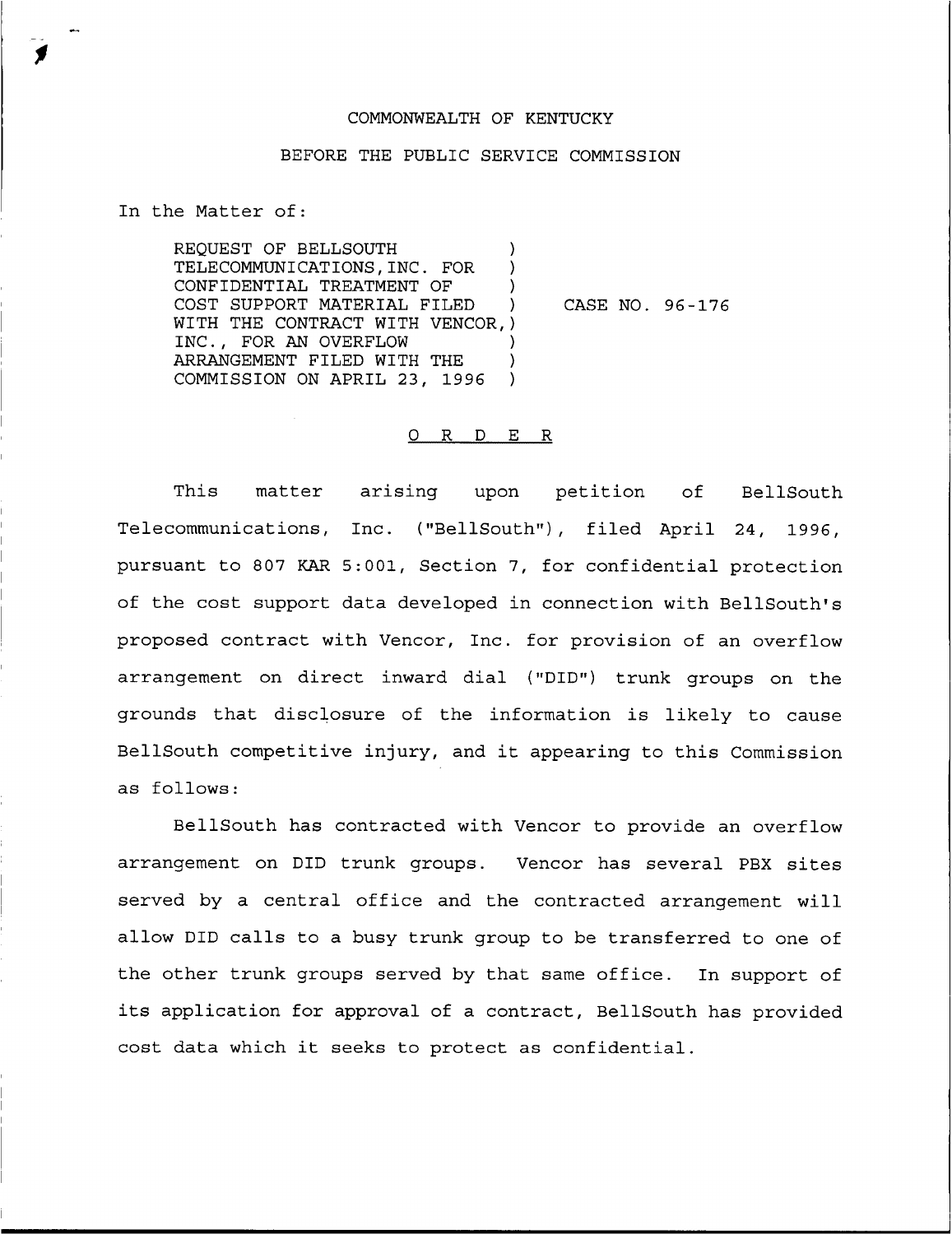The information sought to be protected is not known outside of BellSouth and is not disseminated within BellSouth except to those employees who have a legitimate business need to know and act upon the information. BellSouth seeks to preserve and protect the confidentiality of the information through all appropriate means, including the maintenance of appropriate security at its offices.

To transfer calls to another trunk group, as provided in this contract, is similar to the grouping service on PBX trunks, and the cost is the same as for grouping service. Similar functionality is available from interexchange carriers for handling incoming toll traffic. In addition, there will likely be various participants in the competitive local market who will provide similar grouping type services. Disclosure of the information sought to be protected would enable competitors to determine BellSouth's cost and contribution from the service which they could use in devising strategy to market their competing services. Therefore, disclosure of the information is likely to cause BellSouth competitive injury, and the information should be protected as confidential.

This Commission being otherwise sufficiently advised,

IT IS ORDERED that the cost support data filed in support of the proposed contract with Uencor, Inc. for provision of an overflow arrangement of DID trunk groups, which BellSouth has petitioned to be withheld from public disclosure, shall be held and retained by this Commission as confidential and shall not be opened for public inspection.

 $-2-$